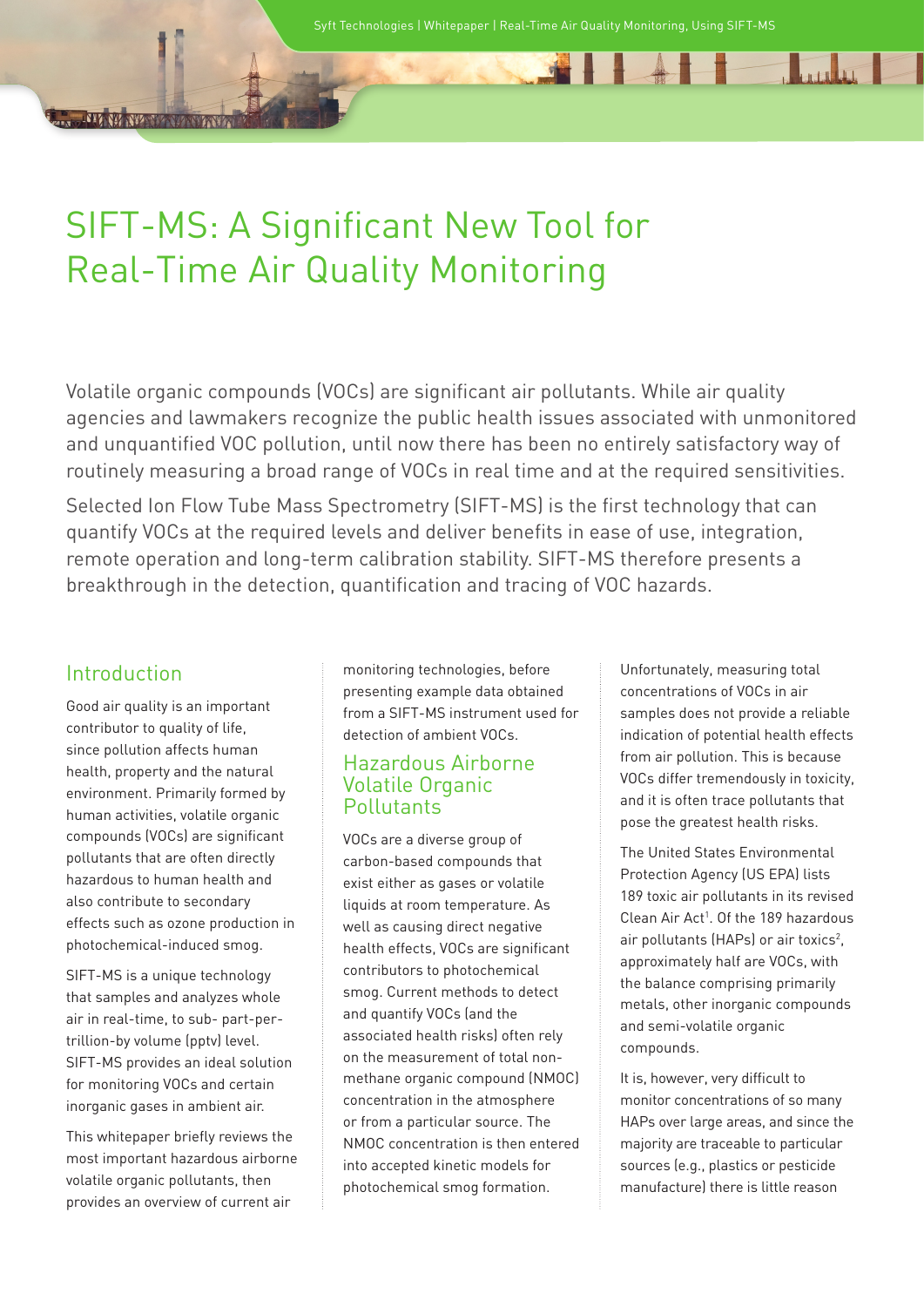to monitor all 189 in all areas. Therefore the US EPA focused its attention on 33 HAPs that pose "the greatest threat to public health in the largest number of urban centers"<sup>3</sup>. Nineteen of these pollutants are VOCs. Since they pose such a widespread threat, it makes sense to routinely and widely monitor these VOCs in urban centers.

A key hindrance to wide-scale monitoring of even the urban HAPs is that an ideal technology (that is, one that is not only technically capable, but also practical and economical) has not been commercially available. Consequently, national environment agencies have targeted only the greatest threats to the wider population. For example:

• The National Air Quality Strategy (NAQS) for the United Kingdom<sup>4</sup> "sets objectives for eight air

pollutants to protect health" (p7), of which two (benzene and 1,3-butadiene) are VOCs. Note that annual thresholds have been set for about 100 air pollutants (of which around half are VOCs)<sup>5</sup>.

- The European Union directive 2008/50/EC seeking cleaner air for Europe<sup>6</sup> lists only one VOC: benzene.
- The New Zealand Ministry for the Environment's recently revised guidelines for air quality<sup>7</sup>, added the "priority organic contaminants": benzene, 1,3-butadiene, formaldehyde and acetaldehyde. These VOCs are also indicated as most important by Australian authorities<sup>8</sup> and are the four major VOCs targeted in US air monitoring programs.

The remainder of this whitepaper briefly compares the most

commonly available ambient monitoring technologies and then focuses on SIFT-MS, which provides a significant advance in real-time monitoring solution.

## Technologies for real-time air quality monitoring

There are a number of commercially available technologies for continuous monitoring of ambient VOCs, several of which are compared in Table 1. Most techniques use some form of mass spectrometry, although the infrared spectroscopic technique is also popular.

Table 1 indicates that SIFT-MS offers the best fit for general, real-time VOC analysis in ambient air because it is easy to use, easily integrated, very sensitive and has high stability with respect to calibrations and humidity.

| Characteristic                        | Long-path FTIR   | Fast GC/MS                     | <b>MIMS</b>                      | <b>SRI-PTR-MS</b> | SIFT-MS                          |
|---------------------------------------|------------------|--------------------------------|----------------------------------|-------------------|----------------------------------|
| Compounds accessible to<br>technology | Wide             | Wide, but limited<br>by column | Wide, but limited<br>by membrane | Wide              | Wide                             |
| <b>Selectivity</b>                    | Moderate to high | High                           | Moderate                         | High              | High                             |
| Limit of detection                    | 10 ppby          | 1 ppbv                         | 1 ppbv                           | $<$ 1 pptv        | $<$ 1 pptv                       |
| Accuracy                              | Moderate         | High                           | Moderate                         | Moderate          | High                             |
| Humidity effect                       | Significant      | Significant                    | Minimal                          | Moderate          | Minimal                          |
| Response t <u>ime</u>                 | Seconds          | Several minutes                | >10 s                            | $100 \text{ ms}$  | $100 \text{ ms}$                 |
| <b>Calibration frequency</b>          | Moderate         | High                           | Moderate                         | Moderate          | Low                              |
| Stability                             | Moderate         | Moderate                       | Moderate                         | Moderate          | High                             |
| Sample preparation                    | No               | Sometimes                      | No.                              | No                | N <sub>o</sub>                   |
| Required user skill level             | High             | Moderate to high               | High                             | High              | Caters to wide<br>range of users |
| Software ease-of-use                  | Moderate         | High                           | Moderate                         | Low               | High                             |
| Remote operation                      | Yes              | Yes                            | Yes                              | No                | Yes                              |
| Maintenance                           | Moderate         | High                           | Moderate                         | Moderate          | Low                              |

Table 1. A comparison of characteristics for several commercially available real-time and near real-time air quality monitoring technologies used for VOC analysis.<sup>1</sup>

. . . . . . . .

<sup>1</sup> FTIR = Fourier Transform Infrared Spectroscopy; GC/MS = gas chromatography mass spectrometry; MIMS = membrane introduction mass spectrometry; SRI-PTR-MS = switchable reagent ion – proton transfer reaction mass spectrometry; SIFT-MS = selected ion flow tube mass spectrometry [9,10].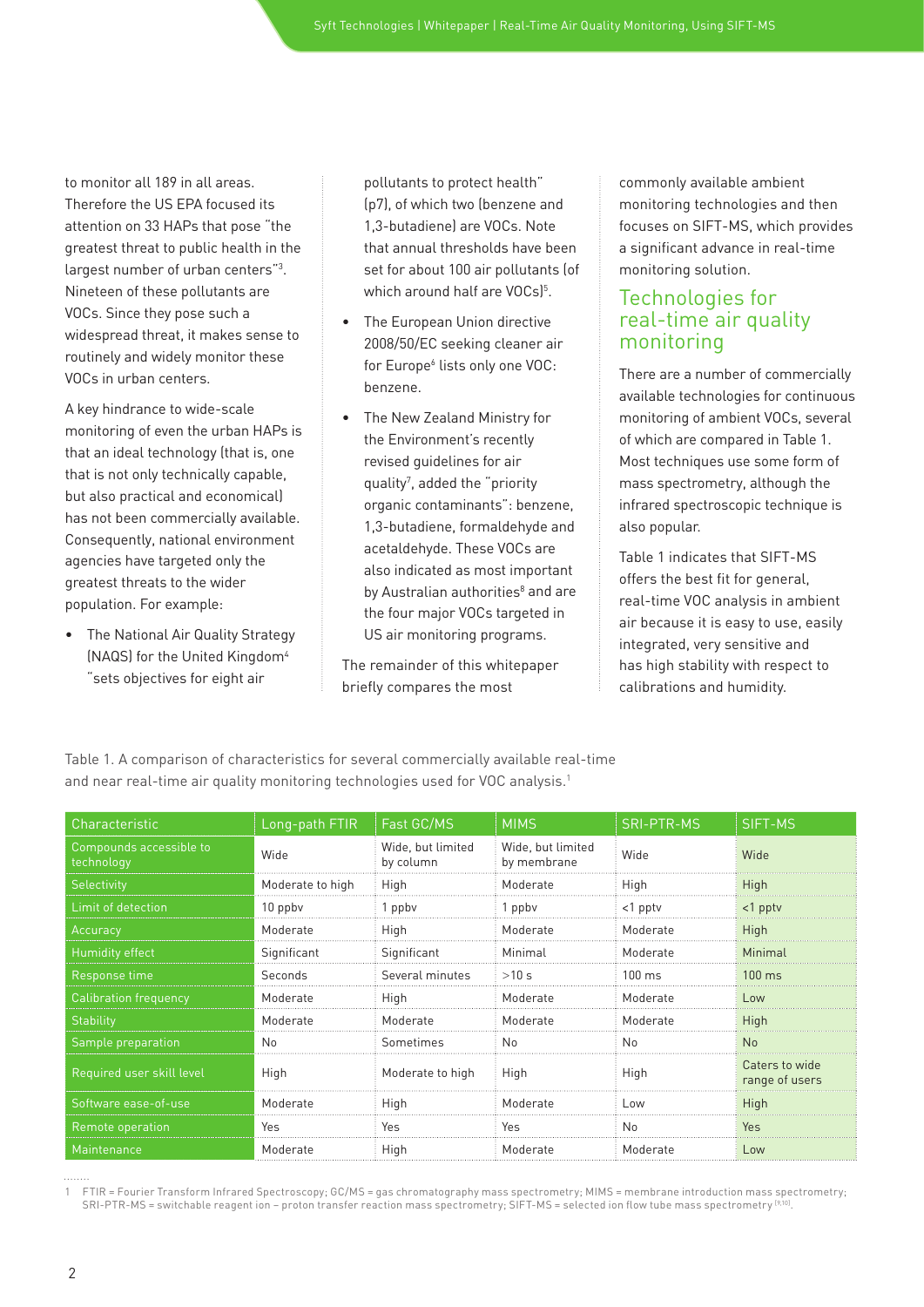## SIFT-MS measurement of HAPs

The high-speed analysis provided by SIFT-MS allows continuous monitoring of VOCs. Figure 1 shows concentration data obtained over a 42-hour period at a school adjacent to an industrial area near Taipei, Taiwan from 3pm on 19 July to 9am on 21 July 2011. The data for selected compounds were extracted from full mass scans acquired with five-minute time resolution.

Gusty wind conditions during the trial lead to increased signal variability compared to analysis in static air conditions. Nevertheless, several compounds show interesting trends over the sampling period, including toluene,  $\textsf{C}_{\scriptscriptstyle{3}}$ -alkylbenzenes (e.g. mesitylene), methanol, isopropyl alcohol, acetone and N,Ndimethylmethanamide.

The suitability of SIFT-MS for ambient air monitoring is, however, much greater than Figure 1 illustrates. SIFT-MS can analyze air for the vast majority of VOCs and is easily configured for analyzing different compounds. This means SIFT-MS can perform general air monitoring for a wide range of hazardous air pollutants or can be quickly configured to track compounds at a specific source. Table 2 lists some common air pollutants SIFT-MS can monitor in ambient air, together with national authorities that list them.

Figure 1. Concentrations (in ppbv) of selected compounds detected in ambient air, using SIFT-MS. The instrument was located in a school adjoining an industrial area near Taipei, Taiwan R.O.C.



#### Note:

- 1. Several brief analyses were undertaken during the one-hour period from 11am to 12pm on 20 July.
- 2. Data were not background corrected because there was no provision at the school site to make this measurement.
- 3. Concentration data were extracted from full mass scans, which allow detection of all reactive compounds. Selected ion mode (SIM) scans are also possible. SIM scans allow improved limits of detection and quantitation for selected (target) compounds.